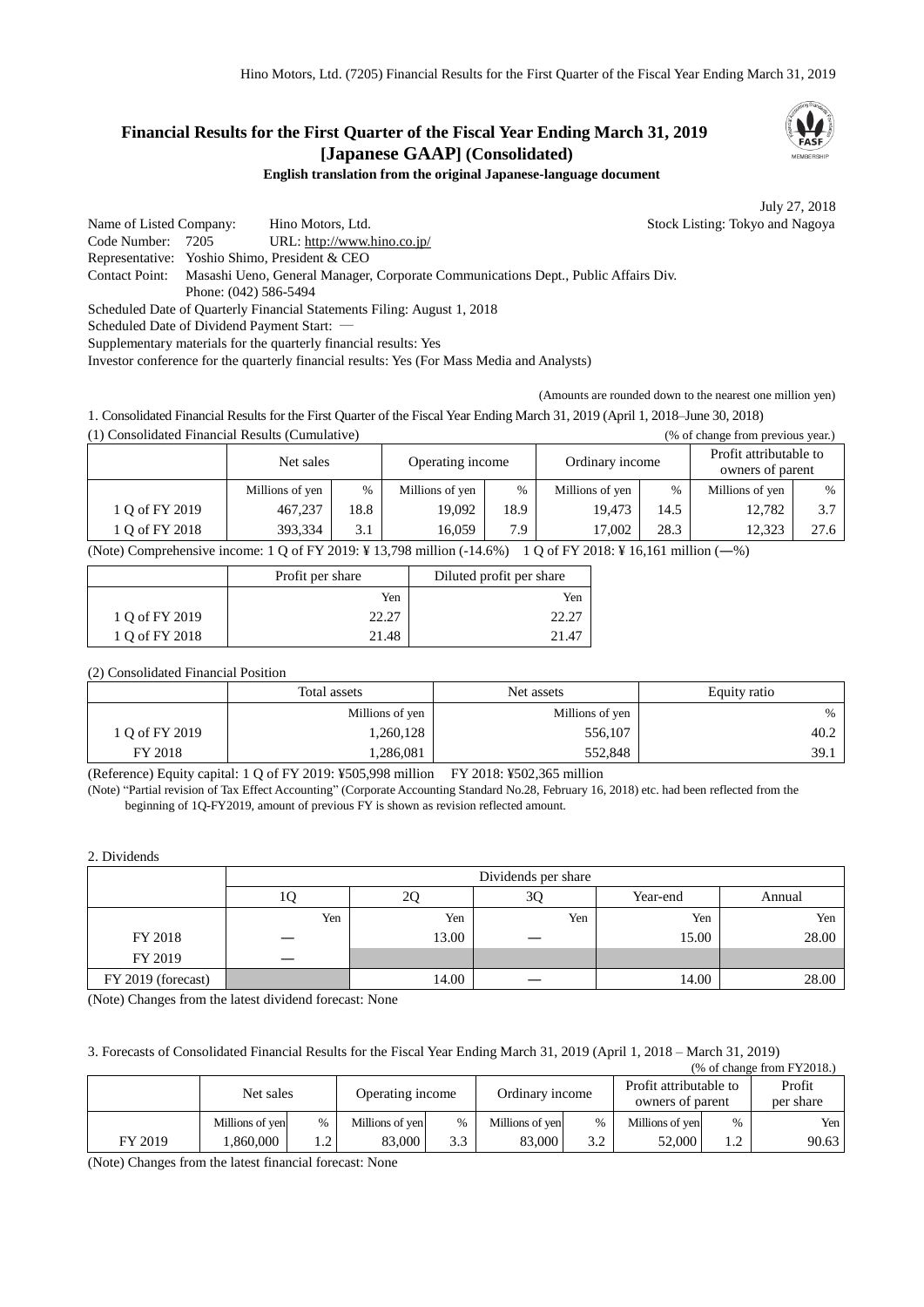#### \*Notes

- (1) Changes in significant subsidiaries (changes of specified subsidiaries resulting in changes in scope of consolidation) during the current term: None
- (2) Application of the accounting procedures for producing quarterly consolidated financial statements: None
- (3) Changes in accounting policies, accounting estimates and restatements:
	- 1) Changes in accounting policies due to revisions of accounting standards: None
	- 2) Changes in accounting policies due to reasons other than above 1): None
	- 3) Changes in accounting estimates: None 4) Restatements: None
- (4) Number of outstanding shares (common stock)
- 1) Number of outstanding shares (including treasury stock) at end of term 1 Q of FY 2019 774,580,850 shares FY 2018 574,580,850 shares 2) Number of treasury stock at end of term  $1 Q$  of FY 2019 612,840 shares FY 2018 713,542 shares 3) Average number of shares (quarterly consolidated cumulative period) 1 Q of FY 2019 73,928,262 shares 1 Q of FY 2018 573,698,859 shares

\*Summary of financial results is out of scope of audit.

\*Statement regarding the proper use of financial forecasts and other remarks

 Descriptions regarding the future, including the financial projections contained in this report, are based on certain assumptions currently available to the Company, which are, at the discretion of the Company, deemed reasonable, and the Company gives no guarantees that it will achieve these results. In addition, actual financial results may significantly vary due to various factors.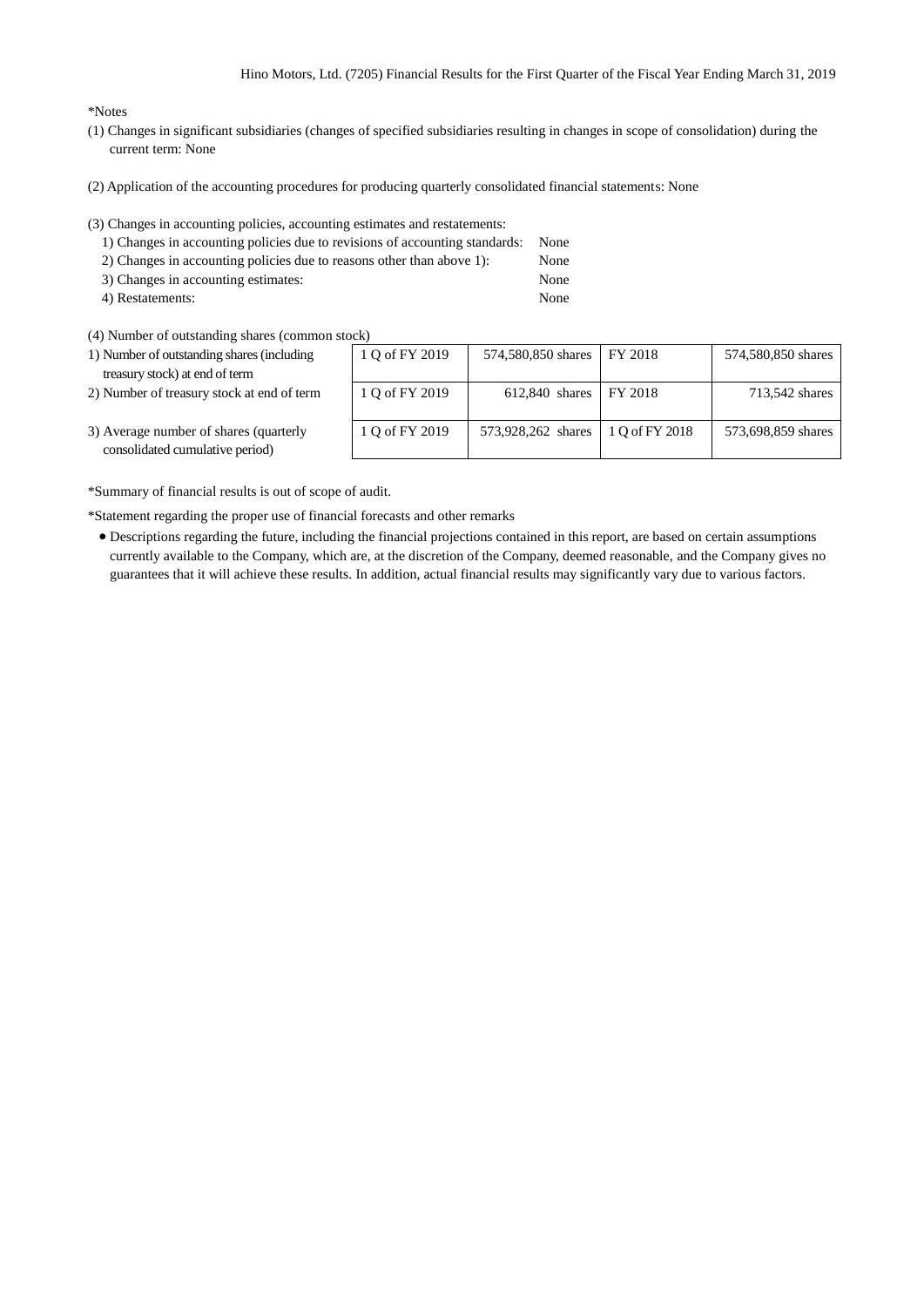Appendix

# Table of contents of the appendix

| (2) Quarterly Consolidated Statements of Income and Quarterly Consolidated Statements of Comprehensive |  |
|--------------------------------------------------------------------------------------------------------|--|
| Income                                                                                                 |  |
| [Quarterly Consolidated Statements of Income]                                                          |  |
|                                                                                                        |  |
| [Quarterly Consolidated Statements of Comprehensive Income]                                            |  |
|                                                                                                        |  |
|                                                                                                        |  |
|                                                                                                        |  |
|                                                                                                        |  |
|                                                                                                        |  |
|                                                                                                        |  |
|                                                                                                        |  |
|                                                                                                        |  |
|                                                                                                        |  |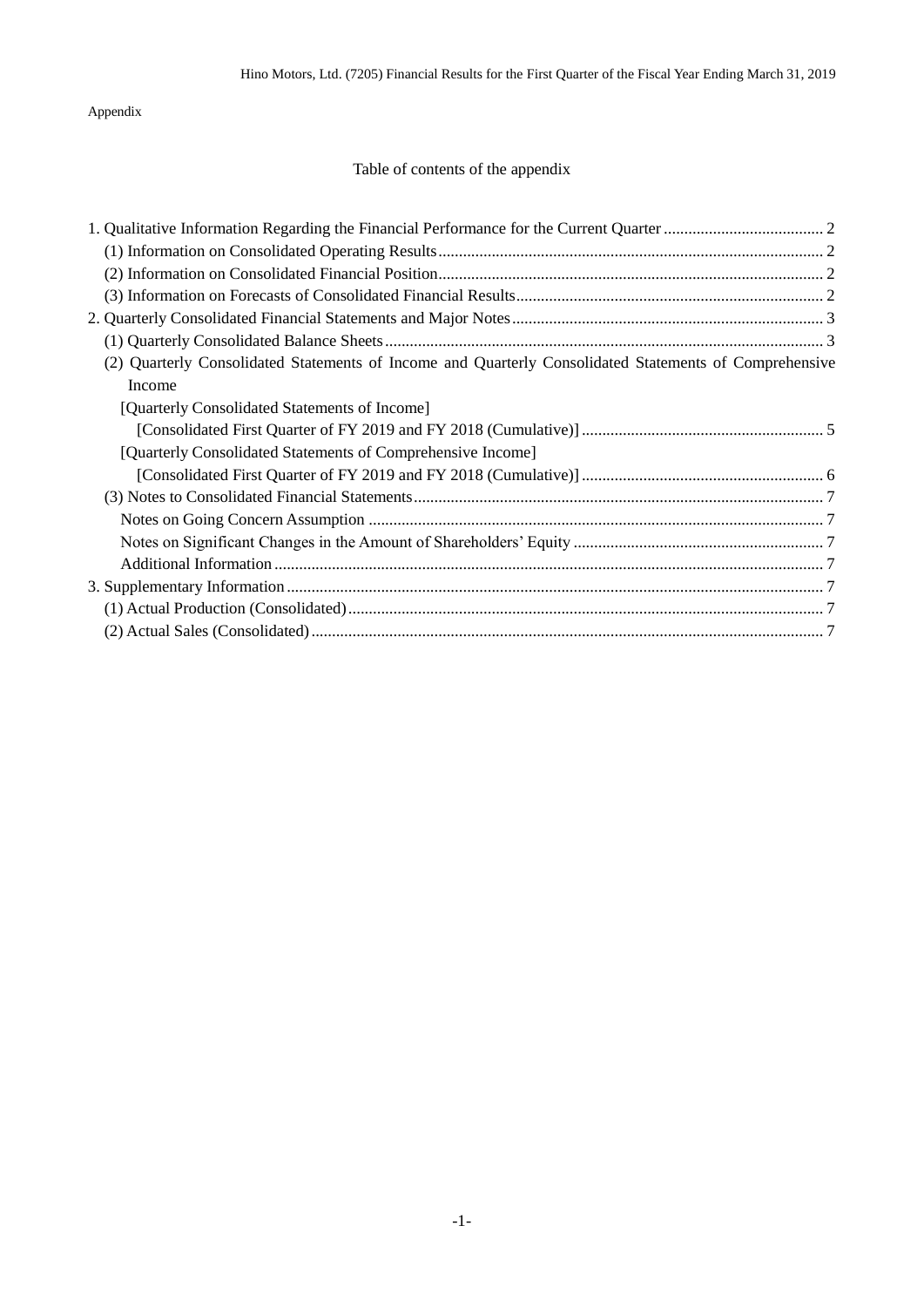## <span id="page-3-1"></span><span id="page-3-0"></span>**1. Qualitative Information Regarding the Financial Performance for the Current Quarter (1) Information on Consolidated Operating Results**

As for the Japanese domestic truck market during the current first quarter (three months), the total demand for heavy- and medium-duty trucks increased to 20.1 thousand units by 1.4 thousand units (7.2%) compared to the same quarter in the previous year, mainly because the demand for cargo trucks continued to be strong from the previous year. Total demand for light-duty truck increased to 22.3 thousand units by 1.3 thousand units (6.3%) compared to the same quarter in the previous year.

As for Japanese domestic sales, as a result of sales activities implemented in a concerted effort in our consolidated group, the total sales volume of trucks and buses increased to 16.1 thousand units by 2.8 thousand units (20.8%) compared to the same quarter in the previous year.

As for overseas sales, thanks to the favorable sales in Asia, North America, etc., sales volume increased to 31.2 thousand units by 5.9 thousand units (23.5%) compared to the same quarter in the previous year.

As a result of the above, total unit sales of Hino Brand trucks and buses increased to 47.3 thousand units by 8.7 thousand units (22.6%) compared to the same quarter in the previous year.

As for the volume of sales to Toyota Motor Corporation, mainly because the sales of SUV increased, total sales volume increased to 37.0 thousand units by 3.9 thousand units (11.8%) compared to the same quarter in the previous year.

As a result of the above, net sales in the current first quarter were ¥467,237 million, which is an increase of ¥73,902 million (18.8%) as compared to the same quarter in the previous year. As for profit and loss, due mainly to an increase in sales volume in Japan and overseas, operating income was ¥19,092 million which is an increase of ¥3,033 million (18.9%) compared to the same quarter in the previous year, ordinary income was ¥19,473 million which is an increase of ¥2,470 million (14.5%) compared to the same quarter in the previous year, and profit attributable to owners of parent was ¥12,782 million which is an increase of ¥458 million (3.7%) compared to the same quarter in the previous year.

#### <span id="page-3-2"></span>**(2) Information on Consolidated Financial Position**

Total assets at the end of the first quarter decreased to ¥1,260,128 million by ¥25,953 million compared to the end of the previous fiscal year. This is mainly because notes and accounts receivable - trade decreased by ¥24,400 million.

Liabilities decreased to ¥704,020 million by ¥29,212 million compared to the end of the previous fiscal year. This is mainly because notes and accounts payable - trade decreased by ¥20,432 million and interest-bearing debt decreased by ¥5,430 million.

Net assets increased to ¥556,107 million by ¥3,259 million compared to the end of the previous fiscal year. This is mainly because profit attributable to owners of parent of ¥12,782 million was recorded, although dividends from retained earnings of ¥8,609 million were paid.

#### <span id="page-3-3"></span>**(3) Information on Forecasts of Consolidated Financial Results**

Not changed from the previous announcement (Apr. 26, 2018).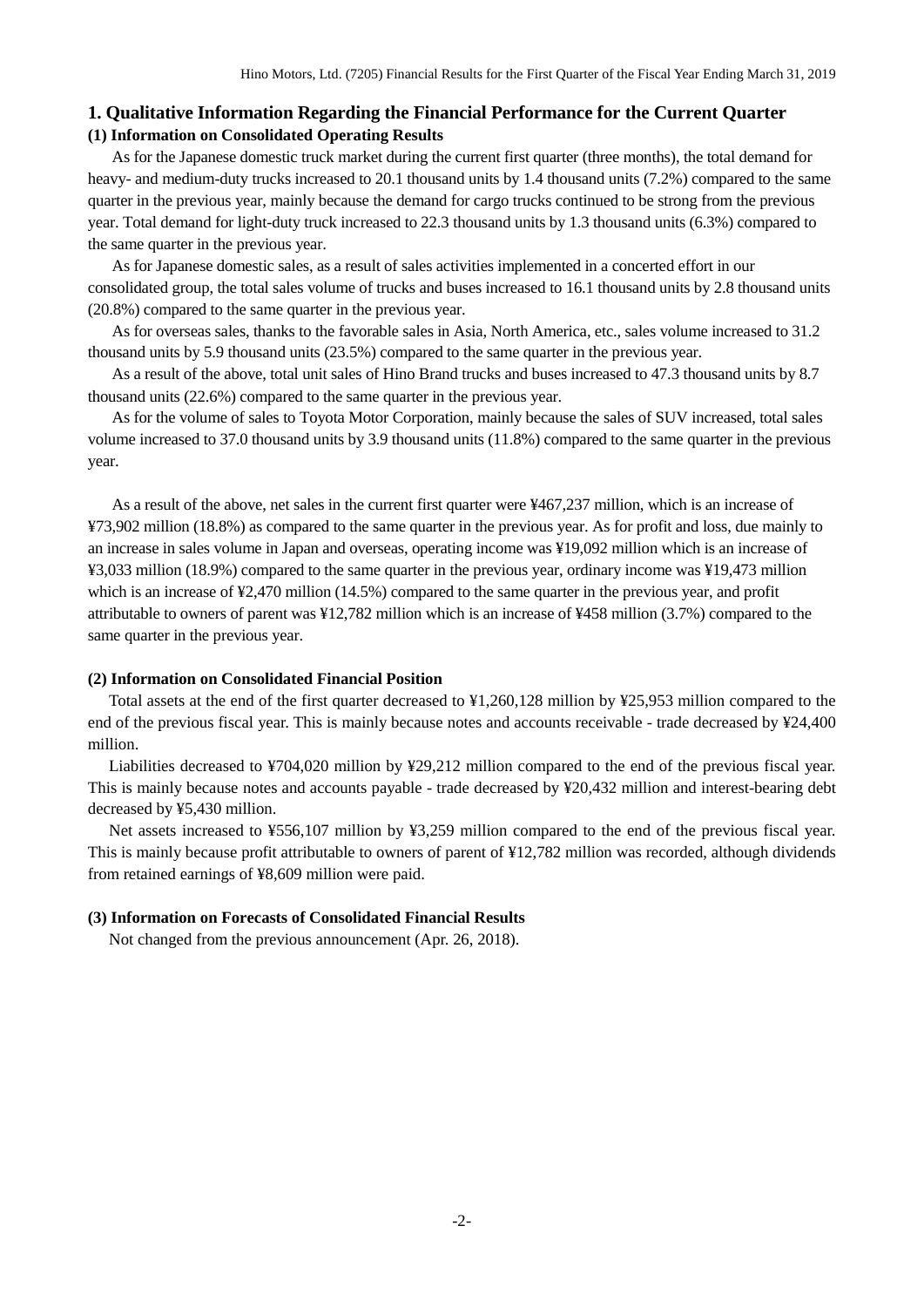# <span id="page-4-0"></span>**2. Quarterly Consolidated Financial Statements and Major Notes**

# <span id="page-4-1"></span>**(1) Quarterly Consolidated Balance Sheets**

|                                        |                        | (Millions of yen)        |
|----------------------------------------|------------------------|--------------------------|
|                                        | FY 2018                | First Quarter of FY 2019 |
|                                        | (As of March 31, 2018) | (As of June 30, 2019)    |
| Assets                                 |                        |                          |
| Current assets                         |                        |                          |
| Cash and deposits                      | 45,225                 | 40,016                   |
| Notes and accounts receivable - trade  | 342,804                | 318,404                  |
| Merchandise and finished goods         | 172,891                | 178,724                  |
| Work in process                        | 32,684                 | 34,041                   |
| Raw materials and supplies             | 36,940                 | 40,614                   |
| Others                                 | 56,120                 | 53,296                   |
| Allowance for doubtful accounts        | $-4,679$               | $-4,374$                 |
| Total current assets                   | 681,985                | 660,723                  |
| Non-current assets                     |                        |                          |
| Property, plant and equipment          |                        |                          |
| Buildings and structures, net          | 146,146                | 144,557                  |
| Machinery, equipment and vehicles, net | 106,284                | 102,865                  |
| Land                                   | 118,566                | 118,908                  |
| Others, net                            | 57,753                 | 57,112                   |
| Total property, plant and equipment    | 428,751                | 423,442                  |
| Intangible assets                      | 21,163                 | 20,200                   |
| Investments and other assets           |                        |                          |
| Investment securities                  | 118,504                | 120,471                  |
| Deferred tax assets                    | 29,260                 | 29,129                   |
| Others                                 | 9,223                  | 9,230                    |
| Allowance for doubtful accounts        | $-2,806$               | $-3,069$                 |
| Total investments and other assets     | 154,181                | 155,761                  |
| Total non-current assets               | 604,096                | 599,404                  |
| Total assets                           | 1,286,081              | 1,260,128                |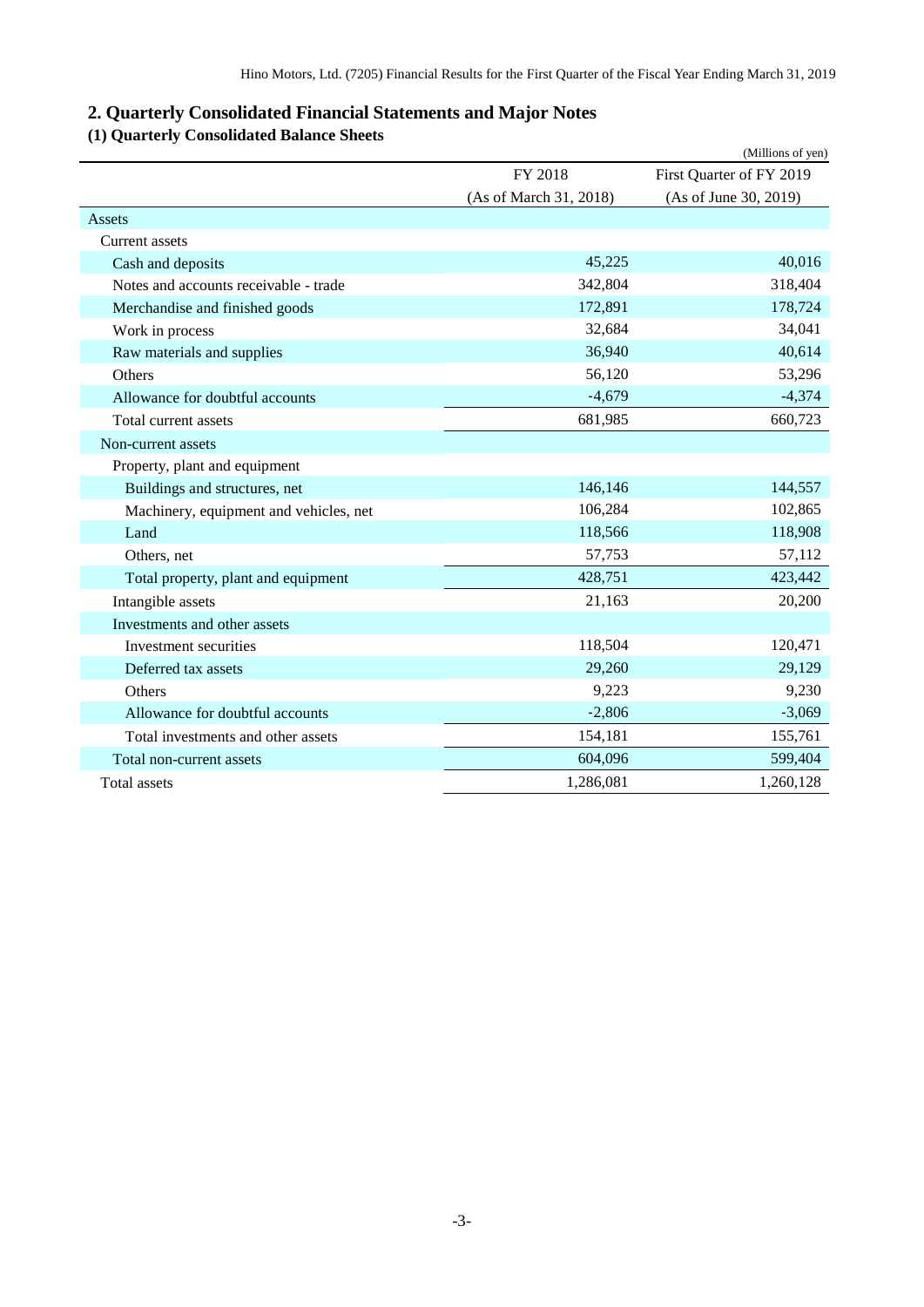|                                                       |                        | (Millions of yen)        |
|-------------------------------------------------------|------------------------|--------------------------|
|                                                       | FY 2018                | First Quarter of FY 2019 |
|                                                       | (As of March 31, 2018) | (As of June 30, 2019)    |
| Liabilities                                           |                        |                          |
| <b>Current liabilities</b>                            |                        |                          |
| Notes and accounts payable - trade                    | 307,013                | 286,581                  |
| Short-term loans payable                              | 154,020                | 146,938                  |
| Current portion of long-term loans payable            | 15,639                 | 15,716                   |
| Income taxes payable                                  | 12,828                 | 6,345                    |
| Provision for product warranties                      | 40,227                 | 41,759                   |
| Other provisions                                      | 7,386                  | 9,590                    |
| Others                                                | 92,863                 | 92,182                   |
| Total current liabilities                             | 629,978                | 599,113                  |
| Non-current liabilities                               |                        |                          |
| Long-term loans payable                               | 12,728                 | 14,302                   |
| Deferred tax liabilities                              | 6,576                  | 6,140                    |
| Deferred tax liabilities for land revaluation         | 2,765                  | 2,765                    |
| Net defined benefit liability                         | 56,178                 | 56,238                   |
| Other provisions                                      | 2,013                  | 1,724                    |
| Others                                                | 22,991                 | 23,734                   |
| Total non-current liabilities                         | 103,254                | 104,907                  |
| <b>Total liabilities</b>                              | 733,232                | 704,020                  |
| Net assets                                            |                        |                          |
| Shareholders' equity                                  |                        |                          |
| Capital stock                                         | 72,717                 | 72,717                   |
| Capital surplus                                       | 66,244                 | 66,272                   |
| Retained earnings                                     | 337,998                | 342,210                  |
| Treasury shares                                       | $-258$                 | $-219$                   |
| Total shareholders' equity                            | 476,701                | 480,980                  |
| Accumulated other comprehensive income                |                        |                          |
| Valuation difference on available-for-sale securities | 45,963                 | 46,866                   |
| Deferred gains or losses on hedges                    | $-80$                  | $-57$                    |
| Revaluation reserve for land                          | 2,318                  | 2,318                    |
| Foreign currency translation adjustment               | $-12,787$              | $-14,607$                |
| Remeasurements of defined benefit plans               | $-9,749$               | $-9,502$                 |
| Total accumulated other comprehensive income          | 25,664                 | 25,017                   |
| Subscription rights to shares                         | 21                     | 4                        |
| Non-controlling interests                             | 50,461                 | 50,104                   |
| Total net assets                                      | 552,848                | 556,107                  |
| Total liabilities and net assets                      | 1,286,081              | 1,260,128                |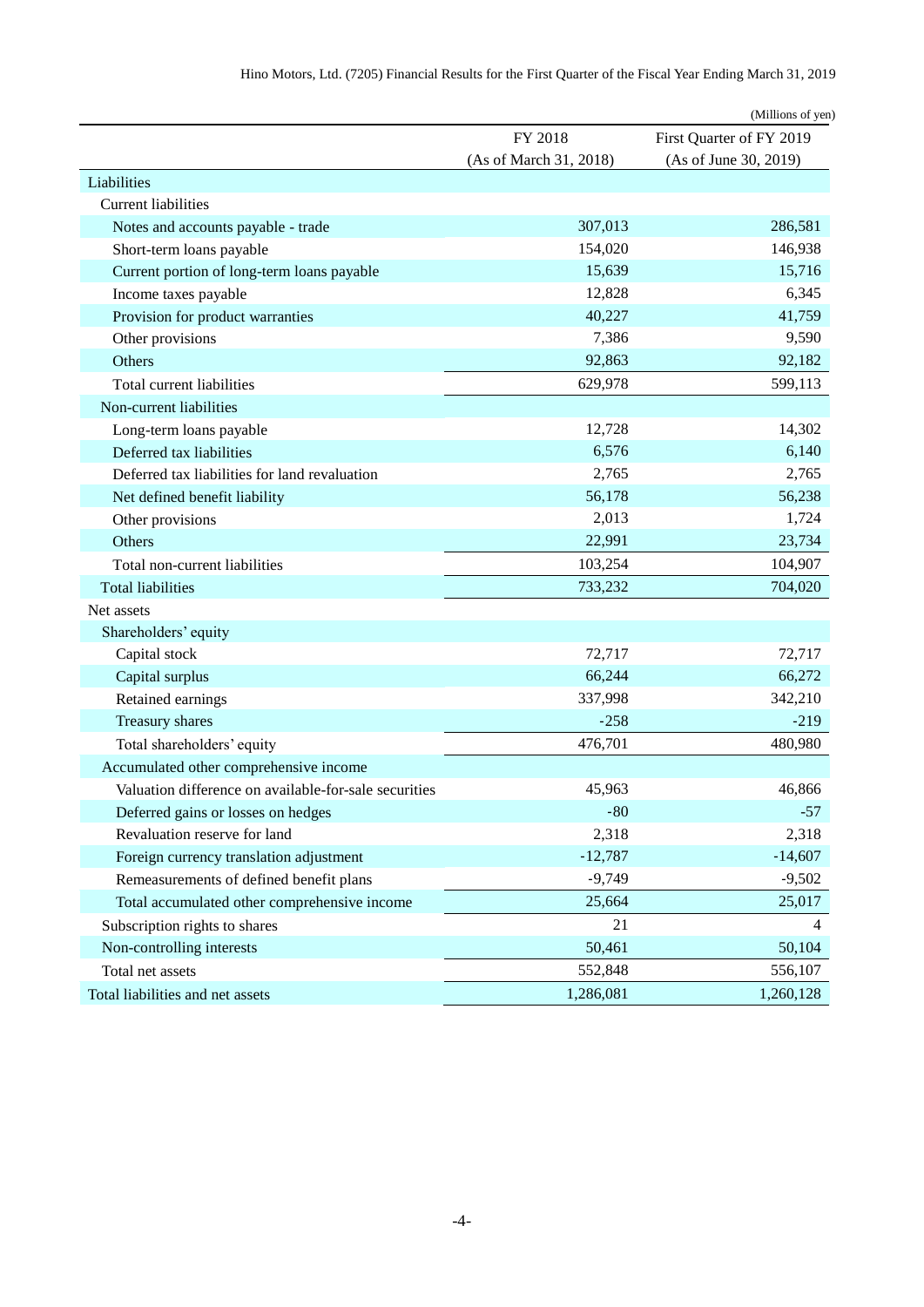# <span id="page-6-0"></span>**(2) Quarterly Consolidated Statements of Income and Quarterly Consolidated Statements of Comprehensive Income**

<span id="page-6-1"></span>[Quarterly Consolidated Statements of Income]

<span id="page-6-2"></span>[Consolidated First Quarter of FY 2019 and FY 2018 (Cumulative)]

| First Quarter of FY 2019<br>First Quarter of FY 2018<br>(From April 1, 2017<br>(From April 1, 2018<br>to June 30, 2017)<br>to June 30, 2018)<br>393,334<br>467,237<br>Net sales<br>324,699<br>Cost of sales<br>393,855<br>68,634<br>73,381<br>Gross profit<br>Selling, general and administrative expenses<br>Salary and allowances<br>11,699<br>12,260<br>Provision for bonuses<br>1,419<br>1,559<br>815<br>813<br>Retirement benefit expenses<br>38,641<br>39,654<br>Others<br>52,575<br>54,288<br>Total selling, general and administrative expenses<br>16,059<br>19,092<br>Operating income<br>Non-operating income<br>Interest income<br>317<br>375<br>770<br>759<br>Dividend income<br>396<br>Foreign exchange gains<br>338<br>Share of profit of entities accounted for using equity method<br>377<br>696<br>619<br>Miscellaneous income<br>2,558<br>2,092<br>Total non-operating income<br>Non-operating expenses<br>1,208<br>1,273<br>Interest expenses<br>Foreign exchange losses<br>14<br>406<br>Miscellaneous expenses<br>424<br>1,615<br>1,712<br>Total non-operating expenses<br>17,002<br>19,473<br>Ordinary income<br>Extraordinary income<br>Gain on sales of non-current assets<br>53<br>40<br>2,605<br>Gain on sales of investment securities<br>17<br>Others<br>1<br>Total extraordinary income<br>2,660<br>58<br><b>Extraordinary losses</b><br>85<br>Loss on sales and retirement of non-current assets<br>66<br>16<br>46<br>Others<br>102<br>Total extraordinary losses<br>112<br>Profit before income taxes<br>19,561<br>19,418<br>7,490<br>6,116<br>Income taxes-current<br>$-870$<br>$-1,333$<br>Income taxes-deferred<br>Total income taxes<br>6,157<br>5,246<br>13,404<br>Profit<br>14,172<br>Profit attributable to non-controlling interests<br>1,081<br>1,390 |                                         |        | (Millions of yen) |
|----------------------------------------------------------------------------------------------------------------------------------------------------------------------------------------------------------------------------------------------------------------------------------------------------------------------------------------------------------------------------------------------------------------------------------------------------------------------------------------------------------------------------------------------------------------------------------------------------------------------------------------------------------------------------------------------------------------------------------------------------------------------------------------------------------------------------------------------------------------------------------------------------------------------------------------------------------------------------------------------------------------------------------------------------------------------------------------------------------------------------------------------------------------------------------------------------------------------------------------------------------------------------------------------------------------------------------------------------------------------------------------------------------------------------------------------------------------------------------------------------------------------------------------------------------------------------------------------------------------------------------------------------------------------------------------------------------------------------------------------------------------------------------------------|-----------------------------------------|--------|-------------------|
|                                                                                                                                                                                                                                                                                                                                                                                                                                                                                                                                                                                                                                                                                                                                                                                                                                                                                                                                                                                                                                                                                                                                                                                                                                                                                                                                                                                                                                                                                                                                                                                                                                                                                                                                                                                              |                                         |        |                   |
|                                                                                                                                                                                                                                                                                                                                                                                                                                                                                                                                                                                                                                                                                                                                                                                                                                                                                                                                                                                                                                                                                                                                                                                                                                                                                                                                                                                                                                                                                                                                                                                                                                                                                                                                                                                              |                                         |        |                   |
|                                                                                                                                                                                                                                                                                                                                                                                                                                                                                                                                                                                                                                                                                                                                                                                                                                                                                                                                                                                                                                                                                                                                                                                                                                                                                                                                                                                                                                                                                                                                                                                                                                                                                                                                                                                              |                                         |        |                   |
|                                                                                                                                                                                                                                                                                                                                                                                                                                                                                                                                                                                                                                                                                                                                                                                                                                                                                                                                                                                                                                                                                                                                                                                                                                                                                                                                                                                                                                                                                                                                                                                                                                                                                                                                                                                              |                                         |        |                   |
|                                                                                                                                                                                                                                                                                                                                                                                                                                                                                                                                                                                                                                                                                                                                                                                                                                                                                                                                                                                                                                                                                                                                                                                                                                                                                                                                                                                                                                                                                                                                                                                                                                                                                                                                                                                              |                                         |        |                   |
|                                                                                                                                                                                                                                                                                                                                                                                                                                                                                                                                                                                                                                                                                                                                                                                                                                                                                                                                                                                                                                                                                                                                                                                                                                                                                                                                                                                                                                                                                                                                                                                                                                                                                                                                                                                              |                                         |        |                   |
|                                                                                                                                                                                                                                                                                                                                                                                                                                                                                                                                                                                                                                                                                                                                                                                                                                                                                                                                                                                                                                                                                                                                                                                                                                                                                                                                                                                                                                                                                                                                                                                                                                                                                                                                                                                              |                                         |        |                   |
|                                                                                                                                                                                                                                                                                                                                                                                                                                                                                                                                                                                                                                                                                                                                                                                                                                                                                                                                                                                                                                                                                                                                                                                                                                                                                                                                                                                                                                                                                                                                                                                                                                                                                                                                                                                              |                                         |        |                   |
|                                                                                                                                                                                                                                                                                                                                                                                                                                                                                                                                                                                                                                                                                                                                                                                                                                                                                                                                                                                                                                                                                                                                                                                                                                                                                                                                                                                                                                                                                                                                                                                                                                                                                                                                                                                              |                                         |        |                   |
|                                                                                                                                                                                                                                                                                                                                                                                                                                                                                                                                                                                                                                                                                                                                                                                                                                                                                                                                                                                                                                                                                                                                                                                                                                                                                                                                                                                                                                                                                                                                                                                                                                                                                                                                                                                              |                                         |        |                   |
|                                                                                                                                                                                                                                                                                                                                                                                                                                                                                                                                                                                                                                                                                                                                                                                                                                                                                                                                                                                                                                                                                                                                                                                                                                                                                                                                                                                                                                                                                                                                                                                                                                                                                                                                                                                              |                                         |        |                   |
|                                                                                                                                                                                                                                                                                                                                                                                                                                                                                                                                                                                                                                                                                                                                                                                                                                                                                                                                                                                                                                                                                                                                                                                                                                                                                                                                                                                                                                                                                                                                                                                                                                                                                                                                                                                              |                                         |        |                   |
|                                                                                                                                                                                                                                                                                                                                                                                                                                                                                                                                                                                                                                                                                                                                                                                                                                                                                                                                                                                                                                                                                                                                                                                                                                                                                                                                                                                                                                                                                                                                                                                                                                                                                                                                                                                              |                                         |        |                   |
|                                                                                                                                                                                                                                                                                                                                                                                                                                                                                                                                                                                                                                                                                                                                                                                                                                                                                                                                                                                                                                                                                                                                                                                                                                                                                                                                                                                                                                                                                                                                                                                                                                                                                                                                                                                              |                                         |        |                   |
|                                                                                                                                                                                                                                                                                                                                                                                                                                                                                                                                                                                                                                                                                                                                                                                                                                                                                                                                                                                                                                                                                                                                                                                                                                                                                                                                                                                                                                                                                                                                                                                                                                                                                                                                                                                              |                                         |        |                   |
|                                                                                                                                                                                                                                                                                                                                                                                                                                                                                                                                                                                                                                                                                                                                                                                                                                                                                                                                                                                                                                                                                                                                                                                                                                                                                                                                                                                                                                                                                                                                                                                                                                                                                                                                                                                              |                                         |        |                   |
|                                                                                                                                                                                                                                                                                                                                                                                                                                                                                                                                                                                                                                                                                                                                                                                                                                                                                                                                                                                                                                                                                                                                                                                                                                                                                                                                                                                                                                                                                                                                                                                                                                                                                                                                                                                              |                                         |        |                   |
|                                                                                                                                                                                                                                                                                                                                                                                                                                                                                                                                                                                                                                                                                                                                                                                                                                                                                                                                                                                                                                                                                                                                                                                                                                                                                                                                                                                                                                                                                                                                                                                                                                                                                                                                                                                              |                                         |        |                   |
|                                                                                                                                                                                                                                                                                                                                                                                                                                                                                                                                                                                                                                                                                                                                                                                                                                                                                                                                                                                                                                                                                                                                                                                                                                                                                                                                                                                                                                                                                                                                                                                                                                                                                                                                                                                              |                                         |        |                   |
|                                                                                                                                                                                                                                                                                                                                                                                                                                                                                                                                                                                                                                                                                                                                                                                                                                                                                                                                                                                                                                                                                                                                                                                                                                                                                                                                                                                                                                                                                                                                                                                                                                                                                                                                                                                              |                                         |        |                   |
|                                                                                                                                                                                                                                                                                                                                                                                                                                                                                                                                                                                                                                                                                                                                                                                                                                                                                                                                                                                                                                                                                                                                                                                                                                                                                                                                                                                                                                                                                                                                                                                                                                                                                                                                                                                              |                                         |        |                   |
|                                                                                                                                                                                                                                                                                                                                                                                                                                                                                                                                                                                                                                                                                                                                                                                                                                                                                                                                                                                                                                                                                                                                                                                                                                                                                                                                                                                                                                                                                                                                                                                                                                                                                                                                                                                              |                                         |        |                   |
|                                                                                                                                                                                                                                                                                                                                                                                                                                                                                                                                                                                                                                                                                                                                                                                                                                                                                                                                                                                                                                                                                                                                                                                                                                                                                                                                                                                                                                                                                                                                                                                                                                                                                                                                                                                              |                                         |        |                   |
|                                                                                                                                                                                                                                                                                                                                                                                                                                                                                                                                                                                                                                                                                                                                                                                                                                                                                                                                                                                                                                                                                                                                                                                                                                                                                                                                                                                                                                                                                                                                                                                                                                                                                                                                                                                              |                                         |        |                   |
|                                                                                                                                                                                                                                                                                                                                                                                                                                                                                                                                                                                                                                                                                                                                                                                                                                                                                                                                                                                                                                                                                                                                                                                                                                                                                                                                                                                                                                                                                                                                                                                                                                                                                                                                                                                              |                                         |        |                   |
|                                                                                                                                                                                                                                                                                                                                                                                                                                                                                                                                                                                                                                                                                                                                                                                                                                                                                                                                                                                                                                                                                                                                                                                                                                                                                                                                                                                                                                                                                                                                                                                                                                                                                                                                                                                              |                                         |        |                   |
|                                                                                                                                                                                                                                                                                                                                                                                                                                                                                                                                                                                                                                                                                                                                                                                                                                                                                                                                                                                                                                                                                                                                                                                                                                                                                                                                                                                                                                                                                                                                                                                                                                                                                                                                                                                              |                                         |        |                   |
|                                                                                                                                                                                                                                                                                                                                                                                                                                                                                                                                                                                                                                                                                                                                                                                                                                                                                                                                                                                                                                                                                                                                                                                                                                                                                                                                                                                                                                                                                                                                                                                                                                                                                                                                                                                              |                                         |        |                   |
|                                                                                                                                                                                                                                                                                                                                                                                                                                                                                                                                                                                                                                                                                                                                                                                                                                                                                                                                                                                                                                                                                                                                                                                                                                                                                                                                                                                                                                                                                                                                                                                                                                                                                                                                                                                              |                                         |        |                   |
|                                                                                                                                                                                                                                                                                                                                                                                                                                                                                                                                                                                                                                                                                                                                                                                                                                                                                                                                                                                                                                                                                                                                                                                                                                                                                                                                                                                                                                                                                                                                                                                                                                                                                                                                                                                              |                                         |        |                   |
|                                                                                                                                                                                                                                                                                                                                                                                                                                                                                                                                                                                                                                                                                                                                                                                                                                                                                                                                                                                                                                                                                                                                                                                                                                                                                                                                                                                                                                                                                                                                                                                                                                                                                                                                                                                              |                                         |        |                   |
|                                                                                                                                                                                                                                                                                                                                                                                                                                                                                                                                                                                                                                                                                                                                                                                                                                                                                                                                                                                                                                                                                                                                                                                                                                                                                                                                                                                                                                                                                                                                                                                                                                                                                                                                                                                              |                                         |        |                   |
|                                                                                                                                                                                                                                                                                                                                                                                                                                                                                                                                                                                                                                                                                                                                                                                                                                                                                                                                                                                                                                                                                                                                                                                                                                                                                                                                                                                                                                                                                                                                                                                                                                                                                                                                                                                              |                                         |        |                   |
|                                                                                                                                                                                                                                                                                                                                                                                                                                                                                                                                                                                                                                                                                                                                                                                                                                                                                                                                                                                                                                                                                                                                                                                                                                                                                                                                                                                                                                                                                                                                                                                                                                                                                                                                                                                              |                                         |        |                   |
|                                                                                                                                                                                                                                                                                                                                                                                                                                                                                                                                                                                                                                                                                                                                                                                                                                                                                                                                                                                                                                                                                                                                                                                                                                                                                                                                                                                                                                                                                                                                                                                                                                                                                                                                                                                              |                                         |        |                   |
|                                                                                                                                                                                                                                                                                                                                                                                                                                                                                                                                                                                                                                                                                                                                                                                                                                                                                                                                                                                                                                                                                                                                                                                                                                                                                                                                                                                                                                                                                                                                                                                                                                                                                                                                                                                              |                                         |        |                   |
|                                                                                                                                                                                                                                                                                                                                                                                                                                                                                                                                                                                                                                                                                                                                                                                                                                                                                                                                                                                                                                                                                                                                                                                                                                                                                                                                                                                                                                                                                                                                                                                                                                                                                                                                                                                              |                                         |        |                   |
|                                                                                                                                                                                                                                                                                                                                                                                                                                                                                                                                                                                                                                                                                                                                                                                                                                                                                                                                                                                                                                                                                                                                                                                                                                                                                                                                                                                                                                                                                                                                                                                                                                                                                                                                                                                              |                                         |        |                   |
|                                                                                                                                                                                                                                                                                                                                                                                                                                                                                                                                                                                                                                                                                                                                                                                                                                                                                                                                                                                                                                                                                                                                                                                                                                                                                                                                                                                                                                                                                                                                                                                                                                                                                                                                                                                              |                                         |        |                   |
|                                                                                                                                                                                                                                                                                                                                                                                                                                                                                                                                                                                                                                                                                                                                                                                                                                                                                                                                                                                                                                                                                                                                                                                                                                                                                                                                                                                                                                                                                                                                                                                                                                                                                                                                                                                              |                                         |        |                   |
|                                                                                                                                                                                                                                                                                                                                                                                                                                                                                                                                                                                                                                                                                                                                                                                                                                                                                                                                                                                                                                                                                                                                                                                                                                                                                                                                                                                                                                                                                                                                                                                                                                                                                                                                                                                              |                                         |        |                   |
|                                                                                                                                                                                                                                                                                                                                                                                                                                                                                                                                                                                                                                                                                                                                                                                                                                                                                                                                                                                                                                                                                                                                                                                                                                                                                                                                                                                                                                                                                                                                                                                                                                                                                                                                                                                              | Profit attributable to owners of parent | 12,323 | 12,782            |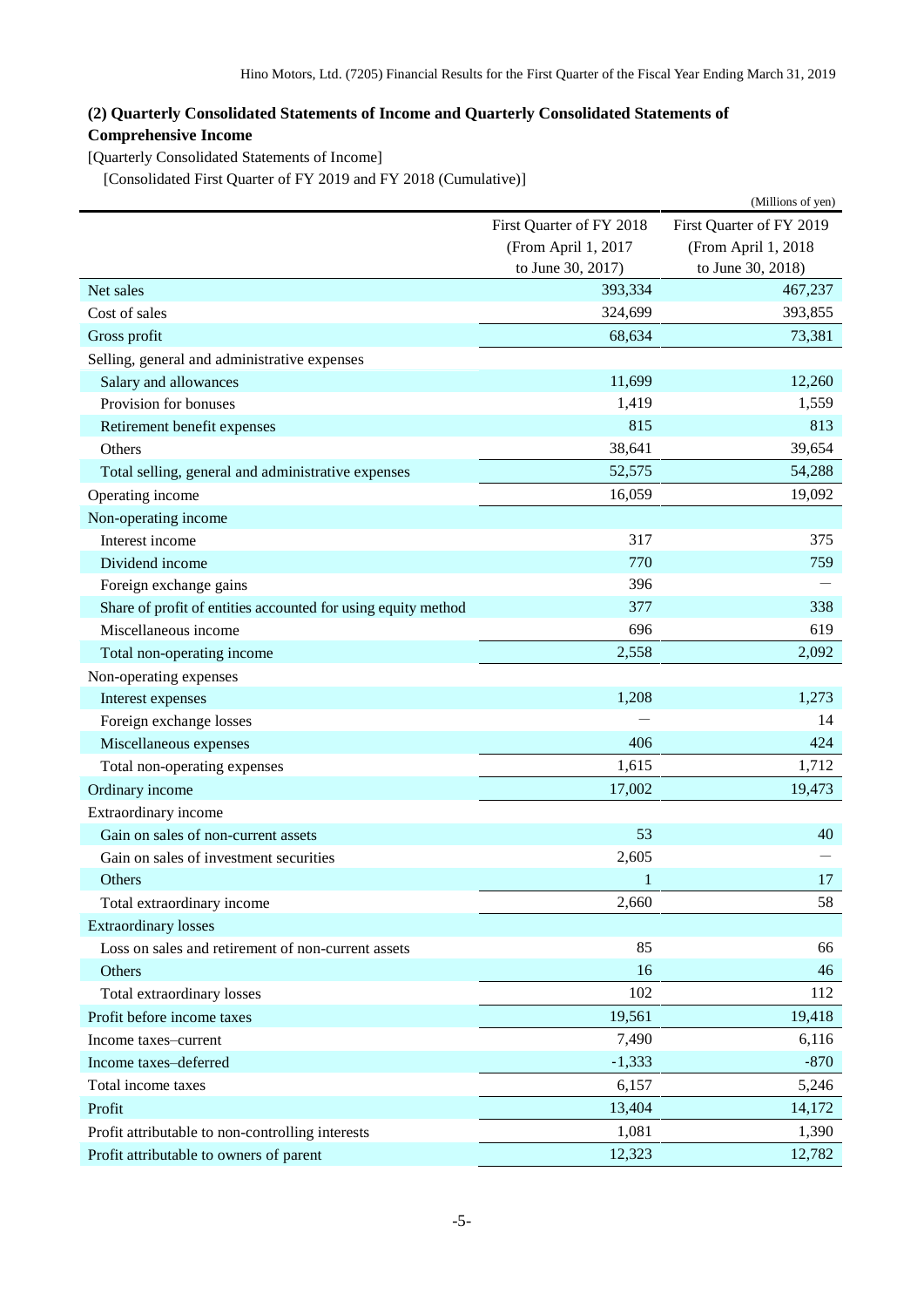<span id="page-7-0"></span>[Quarterly Consolidated Statements of Comprehensive Income]

<span id="page-7-1"></span>[Consolidated First Quarter of FY 2019 and FY 2018 (Cumulative)]

|                                                       |                          | (Millions of yen)        |  |
|-------------------------------------------------------|--------------------------|--------------------------|--|
|                                                       | First Quarter of FY 2018 | First Quarter of FY 2019 |  |
|                                                       | (From April 1, 2017      | (From April 1, 2018)     |  |
|                                                       | to June 30, 2017)        | to June 30, 2018)        |  |
| Profit                                                | 13,404                   | 14,172                   |  |
| Other comprehensive incomes                           |                          |                          |  |
| Valuation difference on available-for-sale securities | 1,795                    | 1,113                    |  |
| Deferred gains or losses on hedges                    | $-125$                   | 10                       |  |
| Foreign currency translation adjustment               | $-322$                   | $-1,604$                 |  |
| Remeasurements of defined benefit plans               | 289                      | 250                      |  |
| Share of other comprehensive income of entities       | 1,120                    | $-144$                   |  |
| accounted for using equity method                     |                          |                          |  |
| Total other comprehensive incomes                     | 2,757                    | $-374$                   |  |
| Comprehensive income                                  | 16,161                   | 13,798                   |  |
| (Comprehensive income attributable to)                |                          |                          |  |
| Comprehensive income attributable to owners of        | 15,334                   | 12,135                   |  |
| parent                                                |                          |                          |  |
| Comprehensive income attributable to                  | 827                      | 1,663                    |  |
| non-controlling interests                             |                          |                          |  |